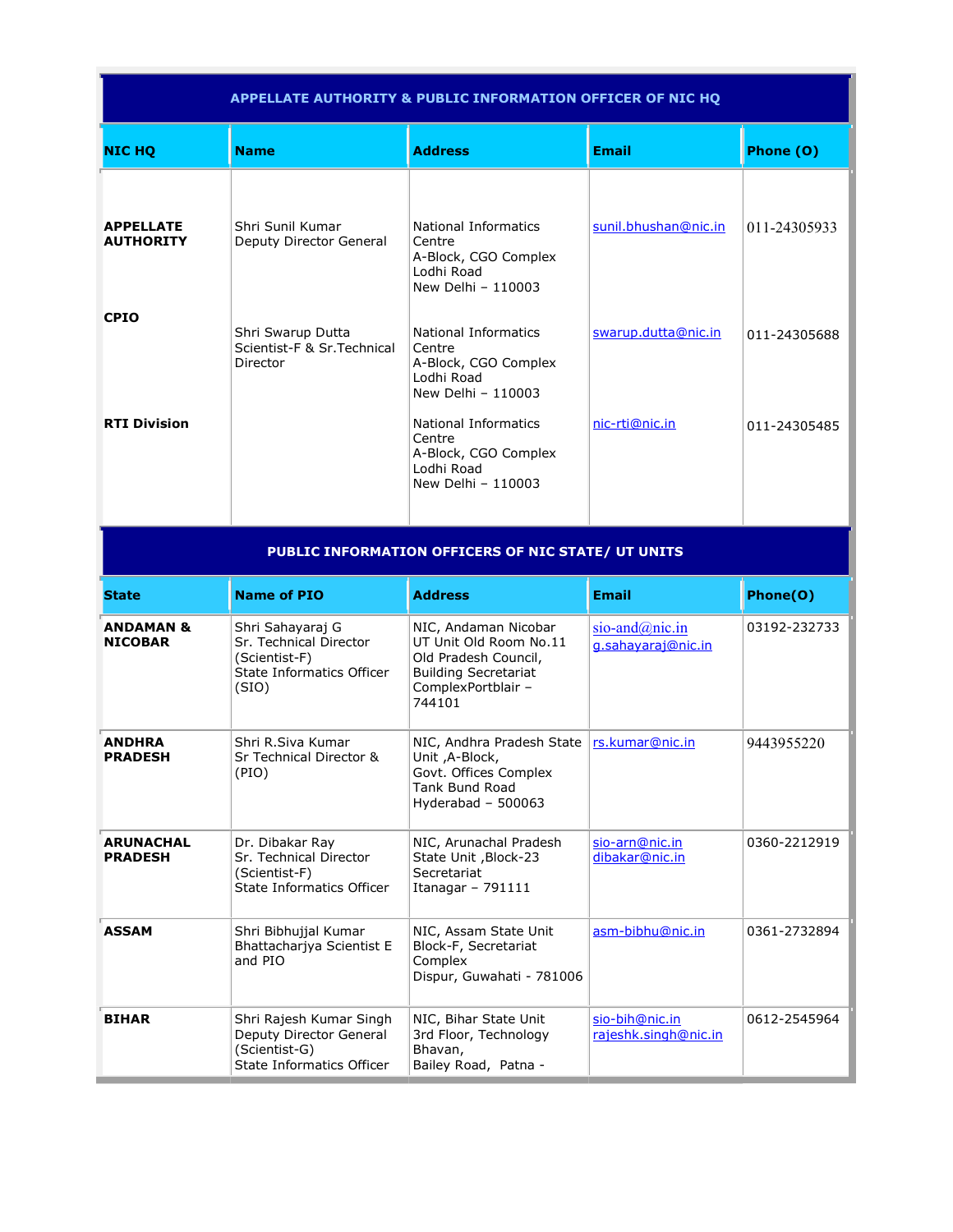|                                      |                                                                                                                       | 800015                                                                                                                                                                           |                                       |              |
|--------------------------------------|-----------------------------------------------------------------------------------------------------------------------|----------------------------------------------------------------------------------------------------------------------------------------------------------------------------------|---------------------------------------|--------------|
| <b>CHANDIGARH</b>                    | Shri Vivek Verma<br>Deputy Director General<br>(Scientist-G)<br>State Informatics Officer                             | NIC, Chandigarh UT Unit<br>Room No.222, IInd Floor<br>UT Secretariat, Sector-9<br>Chandigarh - 160017                                                                            | sio@chd.nic.in<br>vivek.verma@nic.in  | 0172-2740705 |
| <b>CHATTISGARH</b>                   | Dr. Ashok Kumar Hota<br>Deputy Director General<br>(Scientist-G)<br><b>State Informatics Officer</b>                  | NIC, Chattisgarh State<br>Unit<br>Room No.238, 1st Floor<br>Mantraylaya, Raipur -<br>492001                                                                                      | sio-cq@nic.in<br>ak.hota@nic.in       | 0771-2221238 |
| <b>HAVELI</b>                        | <b>DADRA NAGAR &amp; Shri Milind Dwarkadhish</b><br>Talnikar<br>Scientist-D and OFFICER<br><b>IN-CHARGE - Silvasa</b> | NIC Dadra & Nagar UT<br>Unit<br>3rd floor, Secretariat, 66<br>KV road, AMLI SILVASSA-<br>396230                                                                                  | md.talnikar@nic.in                    | 0260-2642161 |
| <b>DAMAN &amp; DIU</b>               | Sh. Utpal N Mehta<br>Scientist-E (PIO)                                                                                | NIC Daman & Diu Unit<br>First Floor Secretariat Fort<br>Area Moti Daman PIN 396<br>220                                                                                           | utpal.mehta@nic.in                    | 0260-2230985 |
| <b>NCT of DELHI</b>                  | Shri Iqbal Hasan<br>Sr. Technical Director<br>(Scientist-F)<br><b>State Informatics Officer</b>                       | B-301, Delhi Secretariat<br>I. P. Estate, New Delhi                                                                                                                              | ihasan@nic.in                         | 011-23392184 |
| <b>GOA</b>                           | Shri Prashant K.Thete<br>Sr. Technical Director<br>(Scientist-F)<br><b>State Informatics Officer</b>                  | NIC, Goa State Unit<br>H-Block, Paraiso De Goa<br>Porvorim Goa<br>Goa - 403521                                                                                                   | sio-goa@.nic.in<br>pk.thete@nic.in    | 0832-2411332 |
| <b>GUJARAT</b>                       | Shri Pramod Kumar Singh<br>Deputy Director General<br>(Scientist-G)<br>State Informatics Officer                      | NIC, Gujarat State Unit<br>BLock-13, IInd Floor<br>New Sachivalaya<br>Gandhinagar - 382010                                                                                       | sio.qujarat@nic.in<br>pk.singh@nic.in | 079-23223035 |
| <b>HARYANA</b>                       | Smt. Manju Aggarwal<br>Scientist-D (PIO)                                                                              | NIC Haryana State Centre,<br>New Secretariat Building,<br>Ground Floor, Sector-17<br>Chandighar - 160017                                                                         | a.manju@nic.in                        | 0172-584257  |
| <b>HIMACHAL</b><br><b>PRADESH</b>    | Shri Ajay Singh Chahal<br>Deputy Director General<br>(Scientist-G)<br>State Informatics Officer                       | NIC, Himachal Pradesh<br>State<br>Unit, 6th Floor, Armsdale<br>Building, Chotta Shimla,<br>Shimla - 171002                                                                       | sio-hp@nic.in<br>ajay.chahal@nic.in   | 0177-2624045 |
| <b>JAMMU &amp;</b><br><b>KASHMIR</b> | Shri Saleem Khan<br>Scientist-E & TD (PIO)                                                                            | NIC, Jammu & Kashmir<br><b>State Unit</b><br>1. Room No. NB-12,<br>Mini Secretariat<br>JAMMU - 180001<br>2. Room No.1/48, Gr.<br>Floor,<br>Civil Secretariat,<br>Srinagar-190001 | saleem.khan@nic.in                    | 0191-2546672 |
| <b>JHARKHAND</b>                     | Shri Sanjay Garg<br>Deputy Director General<br>(Scientist-G)<br>State Informatics Officer                             | NIC, Jharkhand State Unit<br>Room No.104/3, Nepal<br>House,                                                                                                                      | sio-jhr@hub.nic.in<br>garg@nic.in     | 0651-2490651 |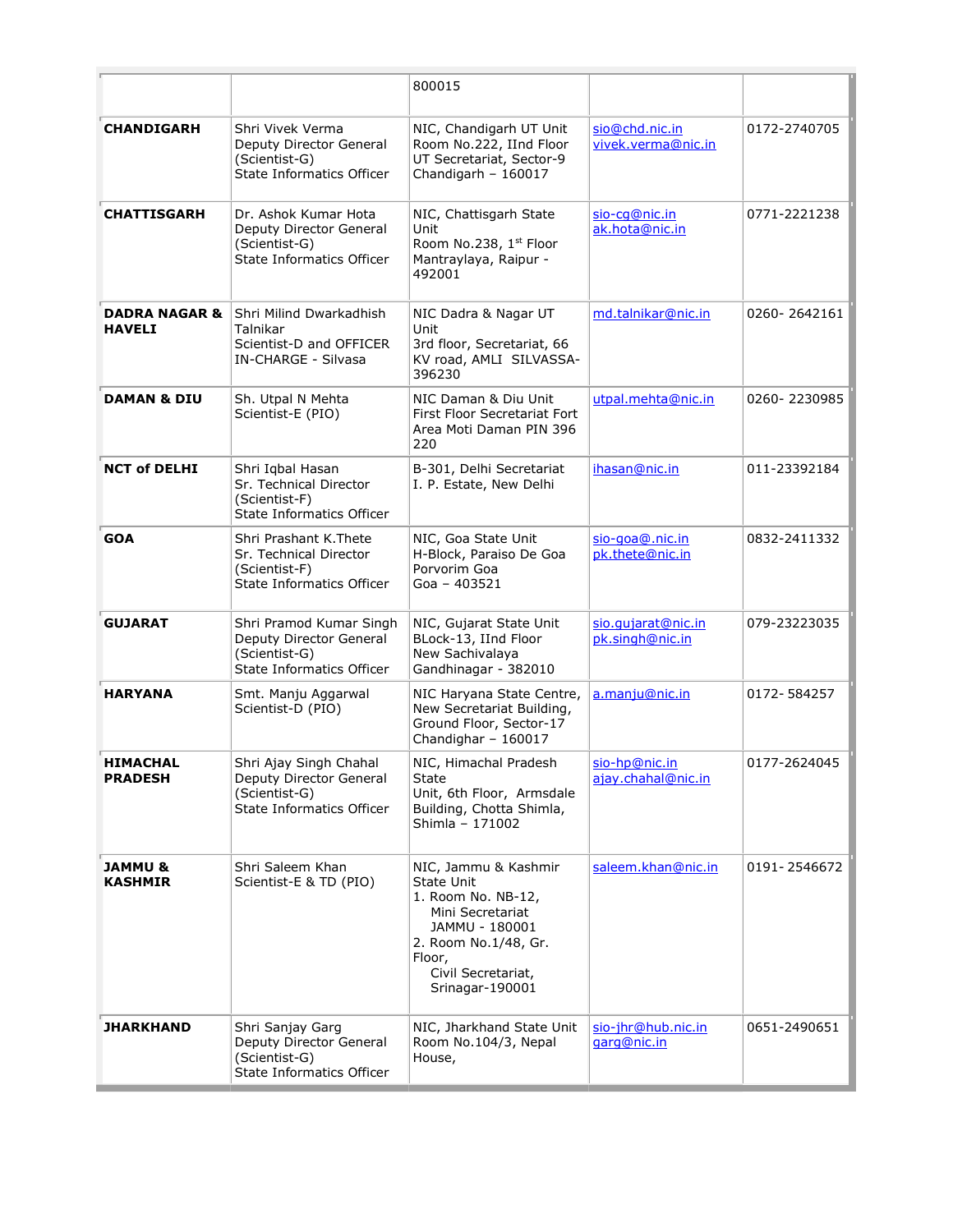|                          |                                                                                                        | Doranda, Ranchi, 834004                                                                                                           |                                       |              |
|--------------------------|--------------------------------------------------------------------------------------------------------|-----------------------------------------------------------------------------------------------------------------------------------|---------------------------------------|--------------|
| <b>KARNATAKA</b>         | Shri R. Rajendra Kumar,<br>Senior Technical Director<br>(PIO)                                          | NIC, Karnataka State Unit<br>6 & 7th Floor, Mini Tower,<br>Dr. Ambedkar Road,<br>Bangalore - 560001                               | rrajendrakumar@nic.in   9483509776    |              |
| <b>KERALA</b>            | Shri Mohan Krishnan P V<br>Deputy Director General<br>(Scientist-G)<br>State Informatics Officer       | NIC, Kerala State Unit<br>ER & DC Building, Keltron<br>House,<br>Vellayambalam,<br>Triruvananthapuram -<br>695033                 | sio@kerala.nic.in<br>mohan.pv@nic.in  | 079-23252946 |
| <b>LAKSHADWEEP</b>       | Shri P.K. Basheer Ahmed<br>Sr. Technical Director<br>(Scientist-F)<br>State Informatics Officer        | NIC, Lakshadweep UT Unit<br>Indira Gandhi Road<br>Willington Island<br>Kochi - 682003                                             | sio-laks@nic.in<br>basheer.pka@nic.in | 04896-262760 |
| MADHYA<br><b>PRADESH</b> | Shri Amar Kumar Sinha<br>Deputy Director General<br>(Scientist-G)<br>State Informatics Officer         | NIC, Madhya Pradesh<br>State Unit<br>Computer Center 'C' Wing<br><b>Basement</b><br>Vidhyanchal Bhavan,<br>Bhopal-460004          | sio@mp.nic.in<br>amarsinha@nic.in     | 0755-2551447 |
| MAHARASHTRA              | Shri Khadayate Yogesh<br>Arvind<br>Scientist-E & TD (PIO)                                              | NIC, Maharashtra State<br>Unit<br>New Administrative<br><b>Building</b><br>Opp. Mantralaya, Madam<br>Cama Road<br>Mumbai - 400032 | y.khadayate@nic.in                    | 022-22837339 |
| <b>MANIPUR</b>           | Shri L. Shyamjit Singh<br>Sr. Technical Director<br>(Scientist-F)<br>State Informatics Officer         | NIC, Manipur State Unit<br>Room No.79,<br>New Secretariat Building<br>Imphal - 795001                                             | sio-man@nic.in<br>shyamjit@nic.in     | 0385-2461206 |
| <b>MEGHALAYA</b>         | Shri Timothy Dkhar<br>Deputy Director General<br>(Scientist-G)<br>State Informatics Officer            | NIC, Meghalaya State Unit<br>Room No.16, Additional<br>Secretariat<br>Shillong - 793001                                           | sio-megh@nic.in<br>tdkhar@nic.in      | 0364-2225501 |
| <b>MIZORAM</b>           | Dr. Rama Krushna Das<br>Sr. Technical Director<br>(Scientist-F)<br>State Informatics Officer           | NIC, Mizoram State Unit<br>Secretariat Complex,<br>Block-C<br>Room No.C-10, Treasury<br>Square<br>Aizwal - 796001                 | sio-mizo@nic.in<br>rk.das@nic.in      | 0389-2300247 |
| <b>NAGALAND</b>          | Shri Sushanta Kumar<br>Mondal<br>Deputy Director General<br>(Scientist-G)<br>State Informatics Officer | NIC, Nagaland State Unit<br>Top Floor, Middle Block,<br>New Secretariat Complex<br>Kohima - 797004                                | sio-ngl@nic.in<br>sushanta@nic.in     | 0370-2270022 |
| <b>ODISHA</b>            | Sh. P.C. Sahoo<br>Sr. Technical Director &<br>(PIO)                                                    | NIC, Orissa State Unit<br>Unit-IV, Sachivalaya Marg                                                                               | pcsahoo(a)gov.in                      | 0674-2508438 |